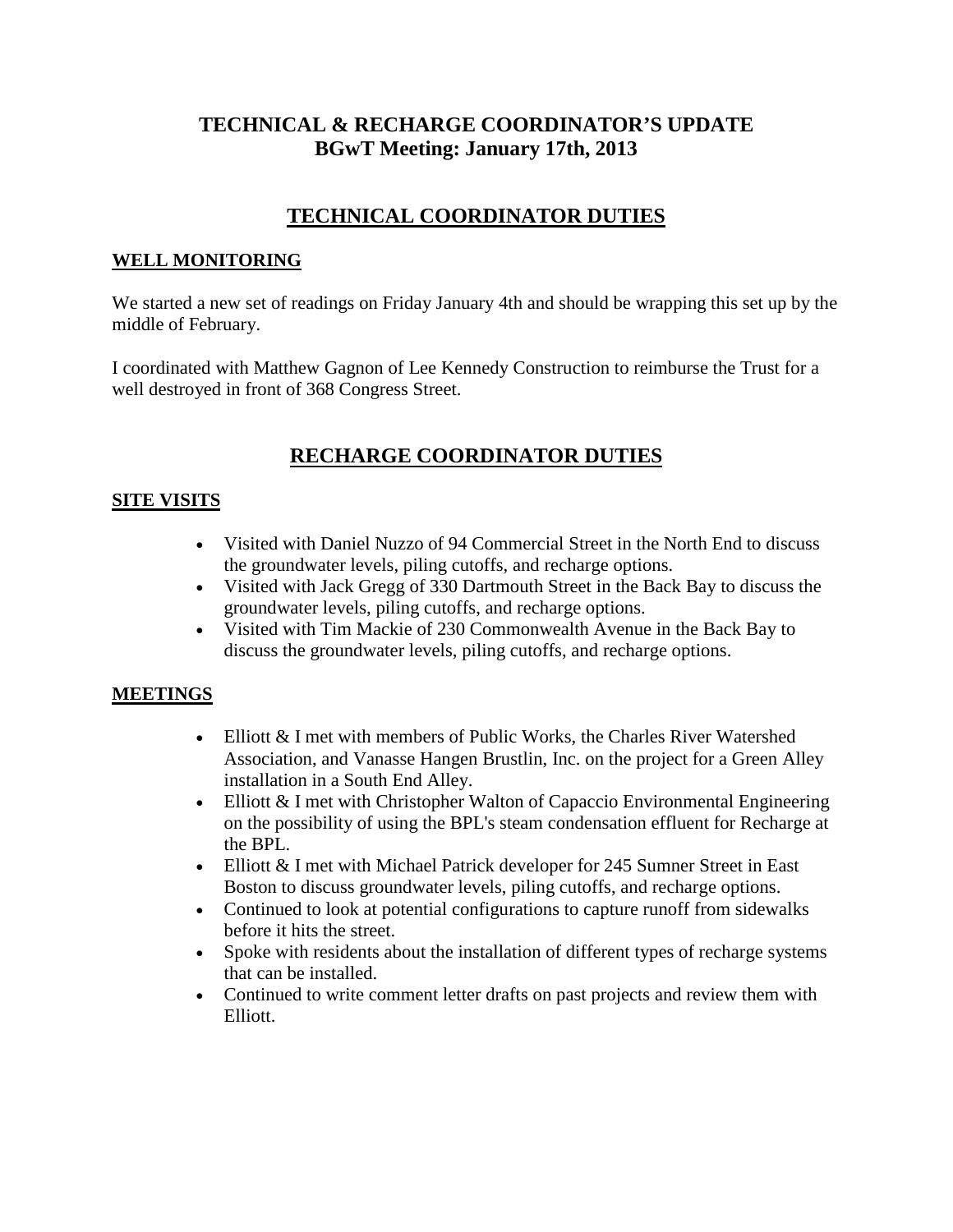## **DATA LOGGER LOCATIONS**

Ellis Neighborhood (4)

- 1 at the corner of Berkley & Chandler St.
- 1 on Saint Charles St.
- 2 on Cazenove St.

South End (4)

- 1 at 35 Milford St.
- 1 at 17 Bond St.
- 1 at 88 Waltham St.
- 1 at 27 Union Park

Dartmouth Street (8)

• 8 from Beacon St. - Commonwealth Ave.

Bay Village (4)

- 3 on Cortes St.
- 1 on Marginal Road from Arlington Fayette St.

Exeter Street (3)

• 3 from the Lenox Hotel - Copley Square Hotel

Fairfield Street (4)

• 4 from Beacon - Marlborough St.

Newbury Street (1)

• 1 at 10 Newbury St.

Storrow Drive (3)

• 3 from Embankment Rd. - Clarendon St.

North End: Commercial Street (4)

- 1 at the corner of Richmond and Commercial St.
- 1 on Commercial St. in front of 145 Commercial St.
- 1 at 106 Commercial St.
- 1 at 88 Commercial St.